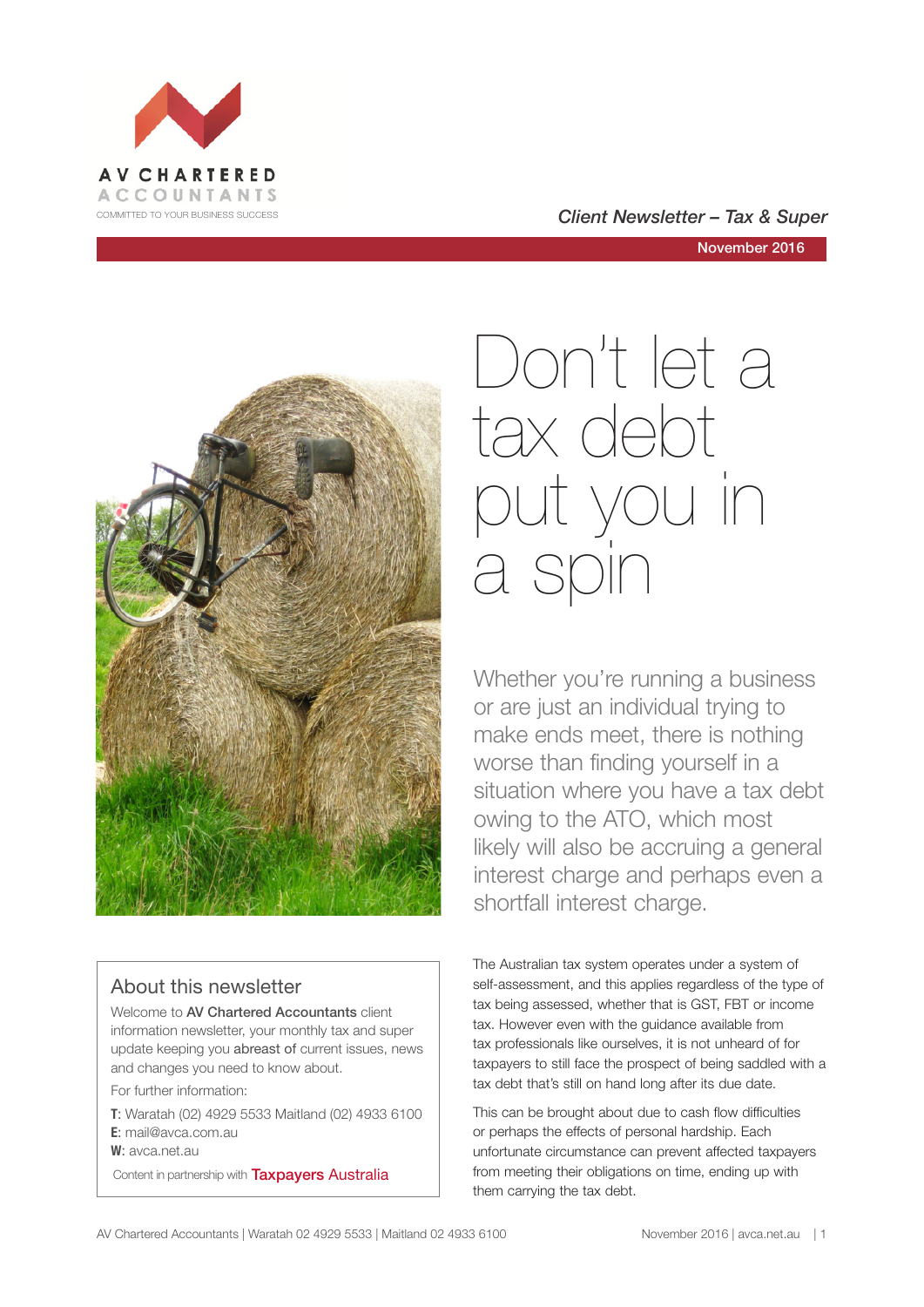#### Don't let a tax debt put you in a spin... *cont*

n be<br>
n be<br>
with<br>
O to<br>
such<br>
ties. If you have difficulty meeting your tax debts, then a payment plan can be arranged with the ATO to alleviate such difficulties.

Don't let a tax debt put you in a spin... cont<br>
If you have<br>
If you have<br>
If would have<br>
If itsing a tax deadline will lead to the<br>
resulting outstanding debt being subject to the ATO's general interest charged (for<br>
the A resulting outstanding debt being subject to the ATO's general interest charge (GIC). The current rate of interest charged (for the October to December 2016 quarter) is 8.76% (compounding daily). We can seek to have such interest charges remitted in certain circumstances (more below).

Let's be clear. The ATO takes debt collection very seriously, as there is substantial revenue at stake. A report last year from the Inspector-General of Taxation on debt collection highlighted that collectable tax debt had grown to more than \$20 billion in 2013-14.

According to the report, most of this (about 60% of total collectable tax debt) relates to individuals and micro businesses. To its credit, the ATO's stated strategic focus is to "prevent debts arising", but where they do arise it has also vowed to "take the most effective recovery action at the most appropriate time".

#### PREVENTING TAX DEBT IN THE FIRST PLACE

They say that prevention is the best cure. We can offer guidance on good record keeping and managing cash flow, as these are the keys to avoiding a tax debt.

Particularly relevant for small business owners, there are certain measures that we can help you with to prevent a tax debt from arising. Namely:

- keeping your GST and income tax payments separate from other finances
- managing your cash flow properly and predict your monthly income and expenses, and
- updating your business records frequently.

Knowing as and when a debt arises, and when it is payable, becomes key to ensuring that cash flow issues are appropriately managed. To our knowledge, the ATO is at this stage trialling digital tools and apps that can help business taxpayers in this regard, which we are keeping an eye on and will pass on more information as it comes to hand.

#### GETTING INTO A PAYMENT PLAN

If you have difficulty meeting your tax debts, then a payment plan can be arranged with the ATO to alleviate such difficulties.

Payment arrangements can generally be applied for online with our help, usually for individuals and sole traders with an income tax or an activity statement debt of \$100,000 or less. But for greater amounts or for more complex cases, a pre-emptive telephone call is generally recommended (and in some cases necessary), to clear up what needs to be put in place. We can help with both application processes.

The ATO may take different actions depending on the taxpayer, the type of debt and amount of the debt, although it is generally accepted that the ATO has favoured leniency in granting payment arrangements to struggling taxpayers who have smaller amounts owing.

In determining whether the debt poses a recovery risk, the ATO classifies debt into six categories, or debt levels, according to the amount owing:

| Debt level | Amount of debt      |
|------------|---------------------|
|            | $<$ \$2,500         |
| 2          | $$2,500 - $7,499$   |
| 3          | $$7,500 - $24,999$  |
| 4          | $$25,000 - $49,999$ |
| 5          | $$50,000 - $99,999$ |
| ิล         | > \$100,000         |

#### MANAGING A LOWER DEBT LEVEL (LESS THAN \$25,000)

It is generally easier for taxpayers with lower debt levels (levels 1 to 3) to enter into a payment arrangement. If your debt falls within this range, it is more than likely that you will be able to arrange for a late payment or obtain an instalment plan. We can make this call on your behalf.

Be mindful to maintain the payment plan, the following must be satisfied:

■ all tax credits/refunds will be used to reduce your tax debt until it's paid off, but won't replace the required instalment payment

*(continued...)*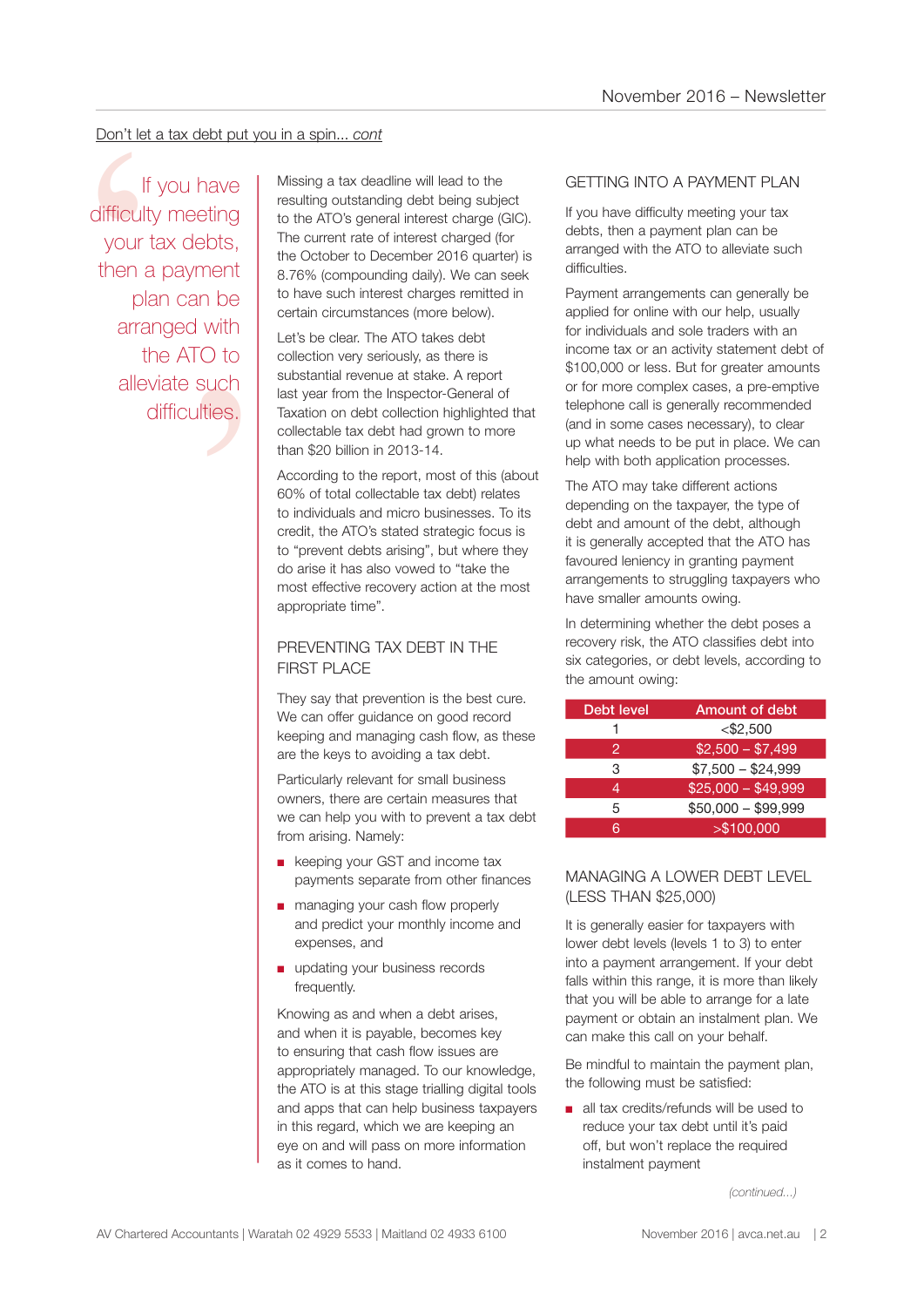#### Don't let a tax debt put you in a spin... *cont*

that<br>t the<br>ately<br>s the<br>tion. Don't let a<br>
For ta<br>
with a<br>
at the<br>
advis<br>
we con<br>
ATO imm<br>
to dis For taxpayers with a tax debt at the highest level, it is advisable that we contact the ATO immediately to discuss the situation.

- GIC will accrue until the debt is paid
- you can make additional voluntary payments or pay off the remaining debt at any time, and
- you must lodge activity statements and tax returns and pay any associated liabilities on time.

The last point is important. Even if you can't pay the tax debt by the due date, you are still required to lodge your tax return or activity statement on time to avoid a penalty.

Timely lodgment will also show the ATO that you are aware of your obligations and doing your best to meet them. This can help if you need further ATO assistance down the track.

If you subsequently find it impossible to pay an instalment, a good option will be for us to contact the ATO on your behalf when this first becomes apparent. This is an important initiative, as not only can early negotiations lead to possibly varying the payment plan, but critically, this can preempt the ATO simply ending the payment plan — which in the worst case scenario could mean having to pay the full amount plus interest quite soon, or facing further recovery action.

#### CALCULATING THE RIGHT REPAYMENT

The ATO offers a payment plan calculator to assist in providing a picture of how long it will take to pay off debt, or how much is required to be paid within a fixed period (ask us about this calculator). You should be mindful that GIC will still apply for outstanding debt, however there is a possibility that this can be remitted depending on your circumstances.

#### MANAGING A HIGHER DEBT LEVEL (\$25,000 AND ABOVE)

If you owe \$25,000 or more to the ATO, obtaining an instalment plan might be more difficult. We will need to submit a request to the ATO on your behalf, and prove that you can ultimately repay the debt, and that

you have made reasonable efforts to raise the funds.

The ATO will assess the viability of the request to ensure the tax debt can be paid and ongoing commitments met. Again, GIC will accrue on the unpaid debt but can be remitted by the ATO depending on circumstances.

#### MANAGING A DEBT LEVEL GREATER THAN \$100,000

For taxpayers with a tax debt at the highest level, it is advisable that we contact the ATO immediately to discuss the situation. The ATO will do a detailed assessment and will work with us to set up a payment plan that is manageable and suitable. You will most likely need to provide us with the following information, within an agreed timeframe, for the ATO's assessment:

- a proposal to pay all amounts owed to the ATO in the shortest possible timeframe, while allowing all future tax obligations to be met by the due date
- details on how the debt arose
- steps taken to mitigate the debt (for example, loan applications)
- the most recent statement for each bank or financial institution account held
- the following documents for the year to date and the two preceding financial years
	- detailed profit and loss statement, or statement of financial performance
	- detailed balance sheet, or statement of financial position
- details of any overdraft or loan facilities, including term loans, hire purchase and leasing facilities (include the balances owing, the monthly repayment amount for each debt commitment and the limit for overdrafts)
- aged creditors listing
- aged debtors listing, and
- any other relevant information that may help the ATO assess the proposal.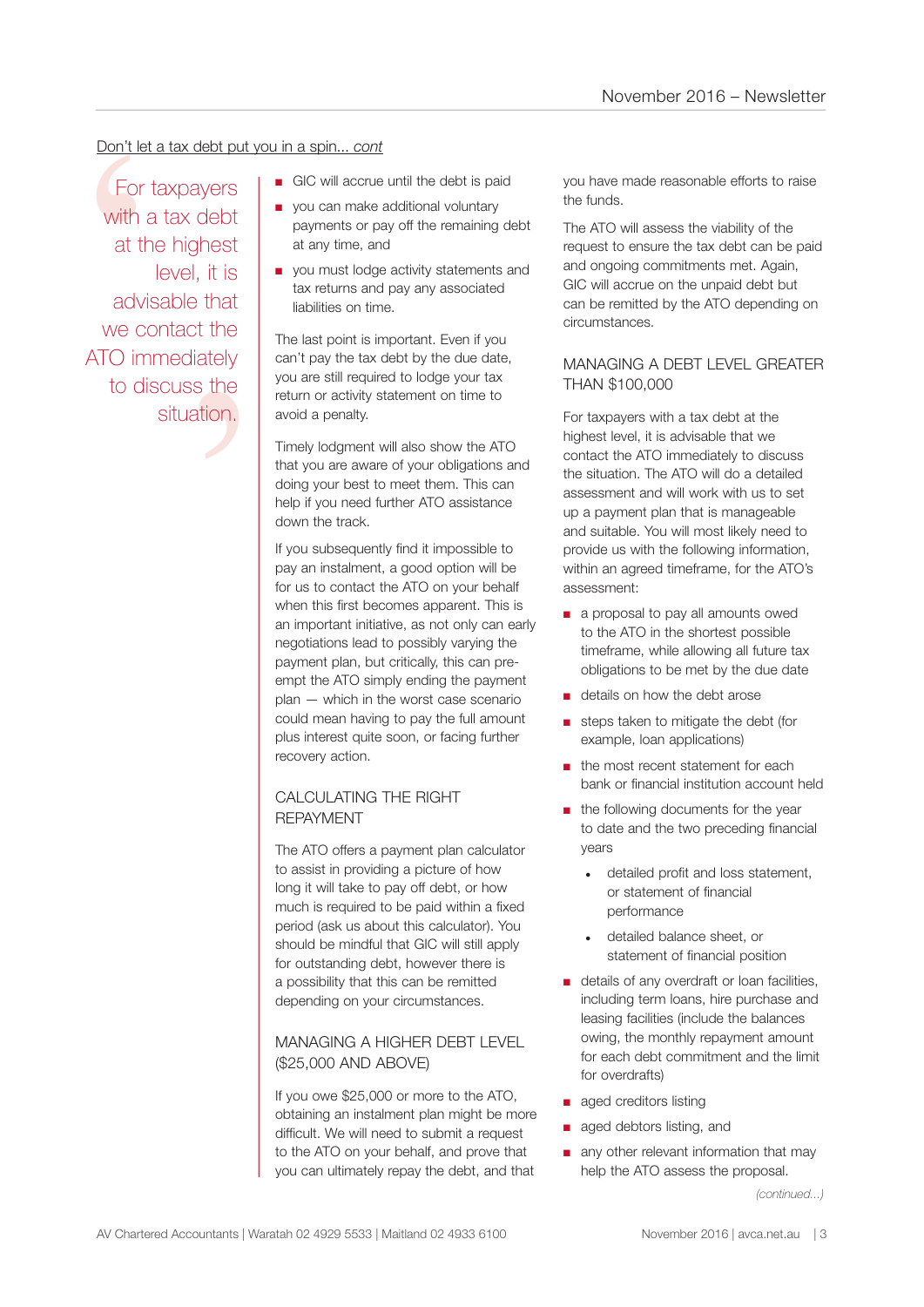#### Don't let a tax debt put you in a spin... *cont*

#### WHEN THERE IS A DISPUTE OVER THE AMOUNT PAYABLE

Sometimes there may be a notice of assessment that appears incorrect and has given rise to an additional amount payable – for example, this could be the result of a mistake that you inadvertently made in a past tax return or even a mistake made by the ATO.

In such cases, with the requisite supporting documents provided, we should be able to successfully seek an amendment to the erroneous assessment.

Be mindful that there is a time limit for amending tax assessments. Specifically, two years for eligible individuals and small businesses and four years for other taxpayers, from the day that the notice of assessment is issued.

Note however that even though the tax assessment in question is in dispute, you are still expected to pay the outstanding tax amount by the due date. It may however be possible that we can seek a deferral of tax payment until the dispute has been resolved. The ATO is generally more agreeable about allowing a deferral if you have a good payment history. However, GIC will still apply.

Overdue amounts, disputed or otherwise, will incur interest, which is a shortfall interest charge (SIC) for any shortfall of tax payable, and a GIC for any interest on fees and penalties. (Also note that under certain circumstances such interest can be claimed as a deduction. Ask us if this may be applicable to you.)

#### MANAGING A SMALL BUSINESS TAX DEBT

If you are a small business owner and satisfy the following conditions, you may be eligible to apply for an interest-free payment arrangement for the tax debt for up to 12 months.

These conditions require that the business:

- has an annual turnover of less than \$2 million
- has a recent activity statement debt of \$50,000 or less, which has been outstanding for no longer than 12 months
- has a good payment and lodgment compliance history, including:
	- no more than one payment plan default within the last 12 months, and
	- no outstanding activity statement lodgments
- is unable to obtain finance (such as loan) through normal business channels, and
- is able to demonstrate ongoing viability.

As noted earlier, once a taxpayer has an agreement with the ATO for a payment plan, it is necessary to stick with the plan. Otherwise, the interest free period will end immediately. Interest will be remitted as long the payment plan is maintained.

Even if you have already entered into another payment plan with the ATO, you can change to this interest-free payment plan if you satisfy the eligibility criteria. The interest-free period will start from the date you enter into the new plan.

#### IF YOU ARE AFFECTED BY SERIOUS HARDSHIP OR NATURAL DISASTER

#### Serious hardship

If paying off a tax debt would cause serious personal hardship, for example not being able to provide food and accommodation for your family due to a serious accident preventing you from working, the ATO may be able to release you from some or all of the debt.

Note however that this is only available to individual taxpayers, including people operating as sole traders and partners in partnerships. It is not available to "structures" such as companies, trusts or partnerships.

#### Natural disasters

If you have been affected by a natural disaster, such as flood, bushfire or drought, remember that there is special assistance from the ATO. Where eligible, the ATO will allow more time to lodge tax returns, pay tax debts without charges, or by instalments, and waive any penalties or interest depending on your circumstances.

#### A CHEAPER WAY?

Note that if you have a cheaper source of financing (say a mortgage offset facility), the interest rate from accessing funds from such accounts will generally be lower than the penalty rates that the ATO applies via the general interest charge. It may be in your best interest to access those funds to settle an ATO debt.

For business taxpayers, interest incurred on funds borrowed to repay a tax debt can be deductible as a cost of doing business (ask us about this). However, if an individual has taken out the loan to settle a tax debt that is not related to operating a sole trader business, the ATO views such interest incurred as not being deductible on the basis that it was not incurred in the course of the taxpayer deriving their assessable income and also because it is private in nature.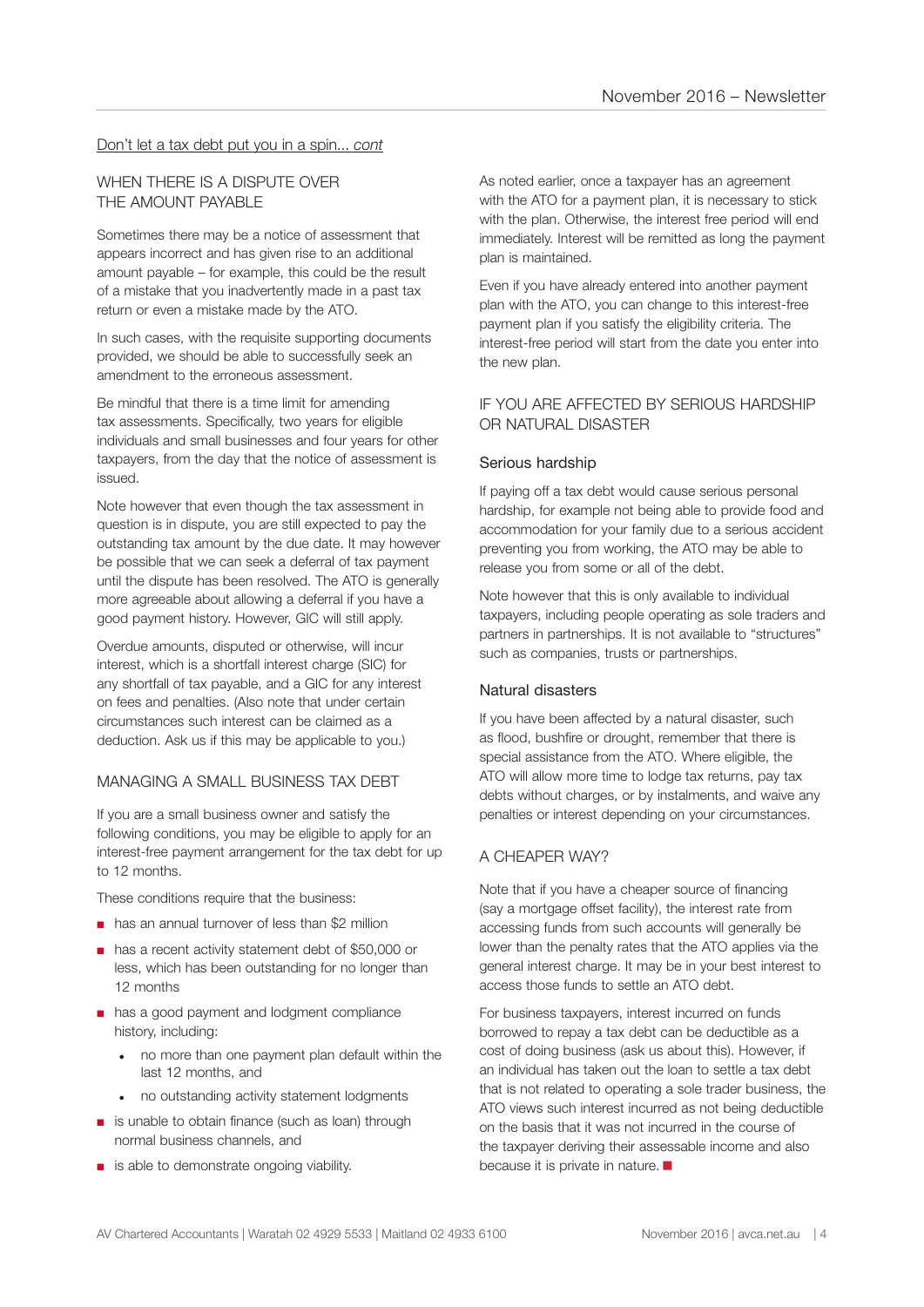

You might be sick of the daily commute, or want more flexibility of hours – or it could be that you have a talent or skill and feel sure that this can translate into a fulfilling career in your own business. Or it could just be that the idea of working from home seems to offer a better work/life balance.

So if you're in the position to be able to have your cake and eat it too, there just may be icing for that cake in the form of tax advantages.

Indeed Australian Bureau of Statistics (ABS) reports indicate that home-based work is prevalent in the Australian community. The 2006 Census showed that 426,523 Australians said they worked from home, and the 2011 survey had 443,939 similarly employed. The upward trend is expected to continue, and it will be interesting to see what data comes out of the recently completed 2016 Census.

Deductible expenses that crop up from working at home are generally classified by the ATO as being either:

- "occupancy" expenses, or
- "running" expenses.

As a rule of thumb, someone operating a home business from a dedicated area of the house will be able to claim both types of expenses. Employees who do some work from home for convenience are generally only entitled to claim running expenses but not occupancy costs. Of course there are exceptions to this general rule and it depends on the person's circumstances.

#### OCCUPANCY COST DEDUCTIONS

These relate to expenses for using the home, obviously, but not necessarily directly tied to the business itself. These can be rental costs, perhaps mortgage interest if you qualify, council rates or insurance premiums.

To claim a deduction for any occupancy expense, the area you set aside for working needs to have the "character of a place of business". In other words, the room in your house that hosts "Hilda's Hair Salon" or "Collin's Consulting" should have the characteristics of a place that is exclusively set aside to offer the product or service that the home-based business is involved in.

Taxpayers can generally claim the same percentage of occupancy expenses as the percentage area of their home that is used to make income (for example, if the home office is 10% of the total area of the home, then you can claim 10% rent costs, council rates and so on). However opting to claim occupancy expenses, especially mortgage interest, will mean you will be expected to account for any capital gain attributable to that same business area of the home when the house is sold.

The physical size of the business area is not always the most appropriate measure. The ATO may for example also accept an apportionment based on the proportionate market value of the area used for the business compared to the rest of the property, if this differs markedly from proportionate size. The ATO will also expect you to prorate your deductions on a time basis if you use the room for private purposes for a part of the year.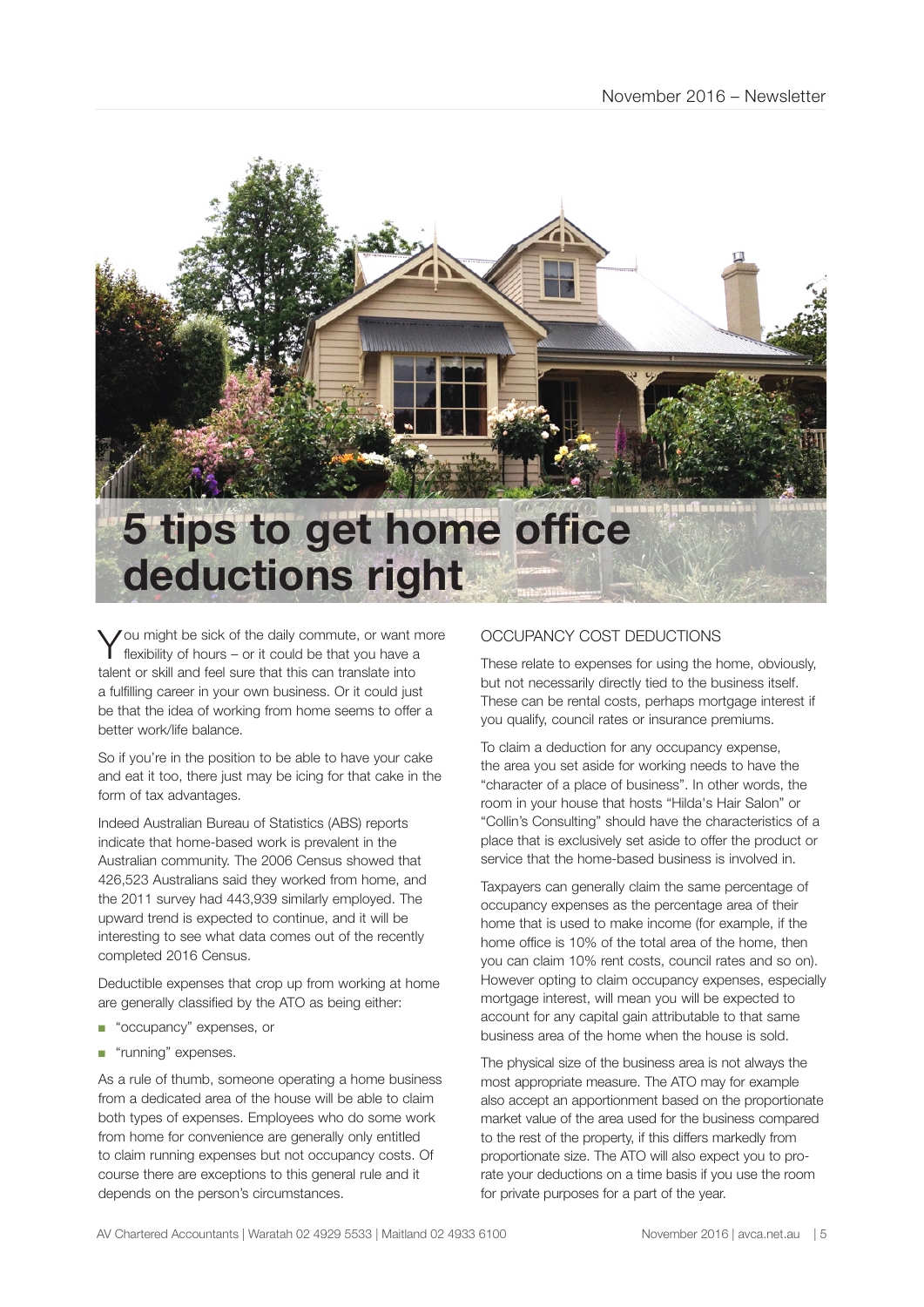#### 5 tips to get home office deductions right ... *cont*

#### NO SPECIFIC WORK AREA – NO OCCUPANCY EXPENSE DEDUCTIONS

You may still work from home but may not have a particular area set aside primarily or exclusively for these income-producing activities. Tim the teacher, for example, could be writing student reports next to the kitchen radio one day or on the front porch another day. There is no defined area from which the work is done, but Tim can still claim deductions for some utility usage such as gas or electricity (running expenses – see below). He just needs to apportion expenses and be able to show how he reached these amounts.

Then there are phone costs for business use, and even the decline in value of "plant and equipment" (chair, desk, computer) to the extent that those items were used for his income producing activities. He will however be unable to make any claims based on renting or owning the house, and also rates or insurance (that is, occupancy costs).

#### RUNNING EXPENSES

These can generally be viewed as those costs that directly result from using facilities in the home to help run the business, or to enable you to do a bit of work from home. These would include electricity, gas, phone bills and perhaps cleaning costs.

Running expenses may be deductible where someone with a home office can establish that they have incurred additional expenditure on the running expenses as a result of their income producing activities. Essentially, taxpayers can claim a deduction actually incurred through their income earning activities that is *additional to their private expenditure* (our emphasis).

See table below.

#### BUNDLED PHONE AND INTERNET PLANS

Households commonly subscribe to "bundle" plans, giving the household access to two or more services (typically phone, internet, and subscription television services) from the same service provider. One periodic (usually monthly) fee is charged for the single bundle which is always lower than the sum of the fees that the taxpayer would have to pay if they subscribe to each service separately, which affects the calculation of the amount that is deductible.

It is necessary to appropriately match work-related use to particular costs. The ATO suggests that the bundle cost can be separated into different components as follows:

- an apportionment based on the supplier's breakdown of the relative cost of the bundled components
- an apportionment based on the relative costs of the bundled components as if they were purchased separately from the same supplier, or
- if there is no breakdown available, then apportion based on information from a comparable supplier.

#### THE "CENTS PER HOUR" METHOD – AN EASIER WAY TO CALCULATE RUNNING EXPENSES DEDUCTIONS

The ATO offers taxpayers an administrative concession for calculating running expenses deductions. The home office deduction can be calculated at the rate of 45c per hour (from 2014-15; 34c per hour from 2010-11 to 2013-14.)

You must keep a record of number of hours worked at home, but are relieved of the burden of calculating the deductible amount for each type of running expense.

So if you've been diligently working away at home, whether as an employee or in your own business, speak to us about claiming all your rightful deductions.

| Category                                                                                                                                                | <b>Examples</b>                                                                                                                                                 | Deductible if<br>"home office"                               |
|---------------------------------------------------------------------------------------------------------------------------------------------------------|-----------------------------------------------------------------------------------------------------------------------------------------------------------------|--------------------------------------------------------------|
| Occupancy expenses: expenses which relate<br>to ownership or use of a home and which are<br>not affected by the taxpayer's income earning<br>activities | Rent, mortgage interest, council rates, water<br>rates, land taxes, house insurance premiums                                                                    | is a place of<br>business                                    |
| <b>Running expenses: expenses which relate to</b><br>the use of facilities within the home                                                              | Electricity charges (heating/cooling, lighting),<br>cleaning costs, depreciation, leasing charges,<br>costs of repairs on items of furniture and<br>furnishings | is a place of<br>business, or<br>is a place<br>private study |

#### WHAT TYPES OF EXPENSES ARE DEDUCTIBLE?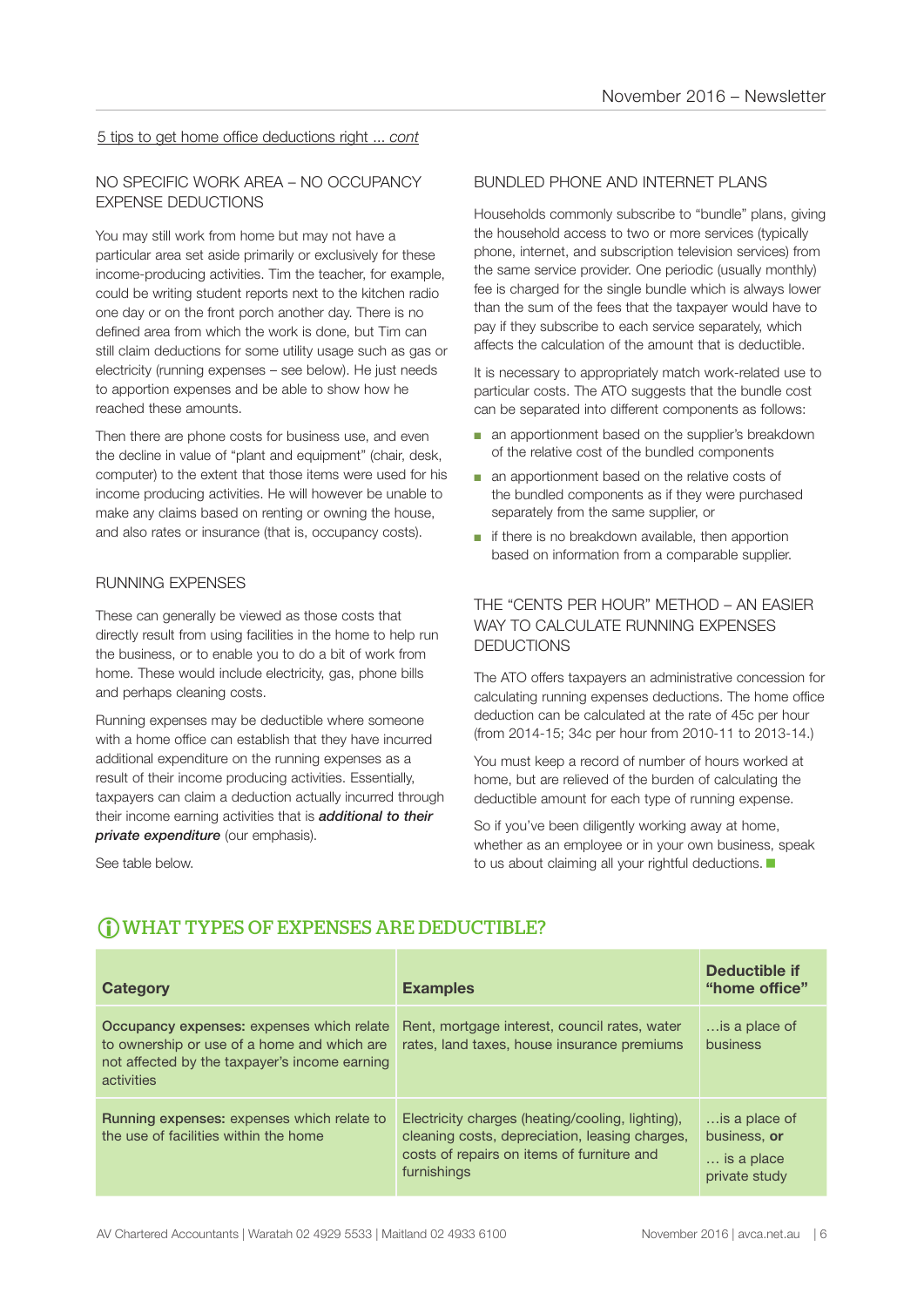### SMSF compliance for 2016-17

The ATO has announced the approach it intends to take over 2016-17 with regard to SMSF compliance for 2016 - Newslette<br>
SMSF compliance the approach it intends to take over 2016-17 with regard to<br>
SMSF compliance. It says trustees will see some key shifts in the ATO's emphasis, both<br>
in terms of the act

The ATO says its key focus areas will be:

- to support trustees who are willing to engage with it to self-correct and rectify regulatory issues in their fund
- to bring "more intensity and effort" to its compliance activities and enforcement actions in cases where trustees won't engage with the ATO, and/or are deliberately and persistently not complying with their obligations, or are operating outside the system
- to bring more intensity and focus to activities that review and assess the independence and quality of SMSF audits and stronger enforcement actions
- to maintain and build on strategies aimed at preventing non-compliance or other issues for SMSFs – including identifying at-risk new entrants into the system, contacting them to ensure they understand their obligations as trustees and taking "appropriate action" (in some instances removing them from the system)
- making it easier for SMSF trustees to comply with their regulatory and income tax obligations. The ATO provides Practical Compliance Guide (PCG 2016/5, ask us for a copy if you are interested) which sets out the "safe-harbour" terms on which SMSF trustees may structure their LRBAs consistent with arm's-length dealing. The ATO is also developing further material intended to provide clearer guidance and examples, especially in relation to pension underpayments

Looking ahead, the ATO says it will also focus on supporting and assisting trustees to comply with any requirements that may arise from new measures put in place by the government.

#### Regulatory issues identified in auditor contravention reports

Regulatory contraventions reported to the ATO through auditor contravention reports (ACRs) are one of its key sources of intelligence about levels of compliance. The ATO has committed to consider every ACR that is submitted, but has also made clear that for the 2016-17 year, under some circumstances, its response will change.

In the 2015 income year, 22,000 contraventions were reported for 8,200 funds. The ATO says more than 50% of these contraventions had been rectified when reported in the ACR. Previously, following the receipt of an ACR, if the ATO assessed a fund as high risk, it would automatically select it for a comprehensive audit. However this year the ATO says it will be changing this approach. Instead, where trustees are willing to engage with the ATO, they will be supported to self-correct and rectify compliance issues through the ATO's "early engagement and voluntary disclosure service" and/or through targeted mail outs.

The ATO says this shift in emphasis, together with an increased focus on SMSF auditor independence and quality, will free it to focus on more intensive compliance activities and enforcement outcomes. It says the ongoing focus will be on:

- trustees who aren't willing to engage with the SMSF regulator
- trustees who are deliberately and/or persistently not complying with their obligations
- trustees deliberately operating outside the system (for example, not lodging annual returns and/or undergoing an annual independent audit)
- trustees seeking to adopt aggressive income tax positions (for example, implementing dividend stripping arrangements, personal income diversion arrangements or other contrived arrangements involving related parties.

#### Also on the ATO's radar

The ATO has also highlighted some of the schemes that trustees should watch out for, and which it is concerned about for the current financial year. These include:

- dividend stripping where the shareholders in a private company transfer ownership of their shares to a related SMSF so that the company can pay franked dividends to the SMSF. The purpose is to strip profits from the company in a tax-free form
- non-arm's length limited recourse borrowing arrangements (LRBAs) – when an SMSF trustee undertakes an LRBA established or maintained on terms inconsistent with an arm's-length dealing
- personal services income where an individual (commonly with an SMSF in pension phase) diverts income earned from personal services to the SMSF where it is concessionally taxed or treated as exempt from tax.

AV Chartered Accountants | Waratah 02 4929 5533 | Maitland 02 4933 6100 November 2016 | avca.net.au | 7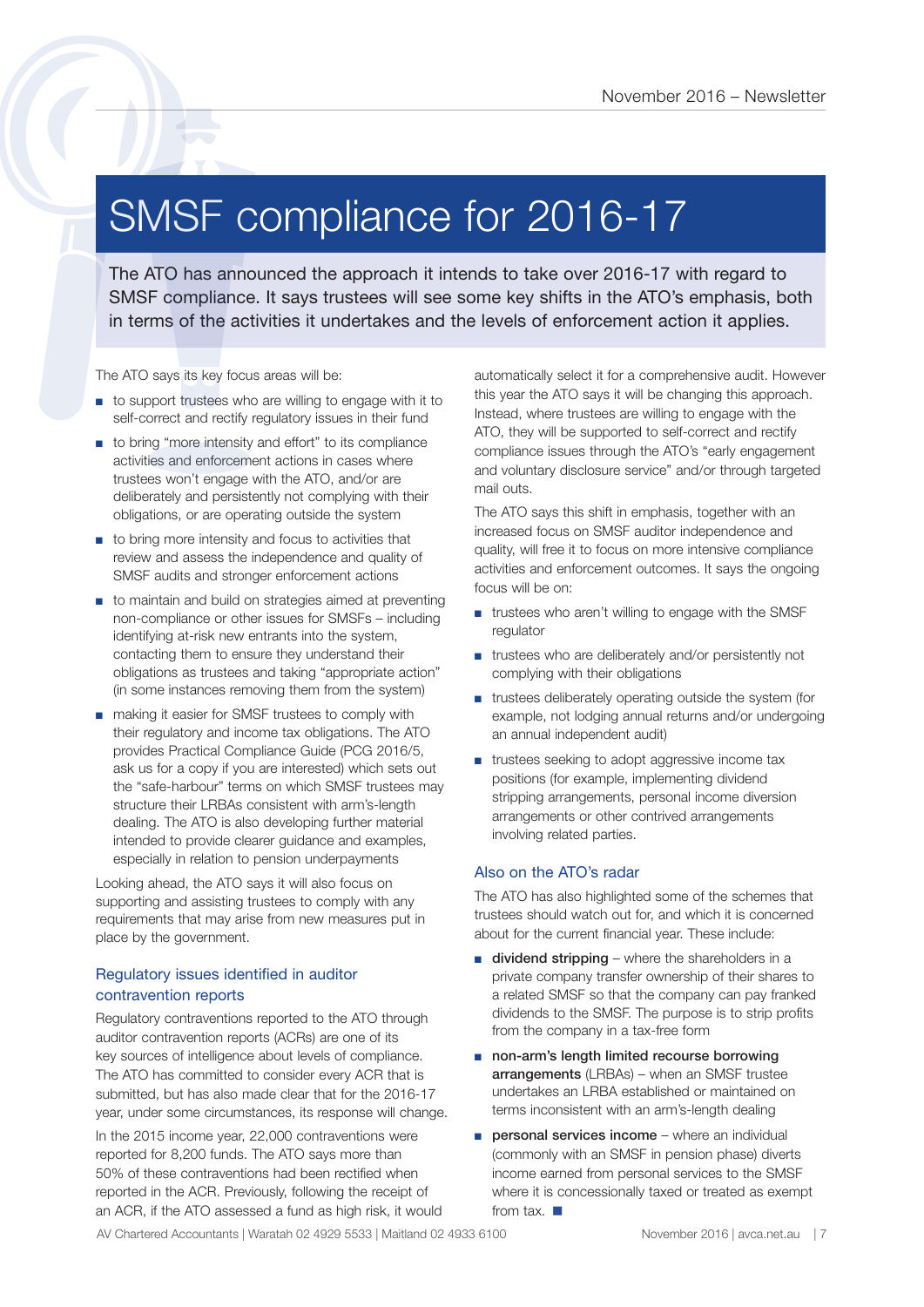

## Getting a tax valuation from  $n \in \Delta T$

e all know that the ATO is the guardian of the tax laws, administers tax regulations and can provide advice and guidance on how they apply.

But not every personal situation fits neatly with the tax laws as they stand. Sometimes, an individual may need help understanding and meeting their tax obligations. In such circumstances, private rulings are one form of ATO advice that we can help you access.

Under the tax law, you can apply for a private ruling about the value of a thing, such as an item of plant. Particularly under capital gains tax, there are a number of instances where a valuation may be necessary.

In doing this, there are two choices:

- ask the ATO to provide the valuation, or
- provide the ATO with a valuation of the item and ask it to confirm that valuation.

The ATO may take the option to use a professional valuer to undertake or review your own valuation. The valuer usually charges the ATO a fee, which the law allows it to pass on to you. Consequently, when you apply for a private ruling requiring a valuation, it is also required that you pay for the work of the valuer.

The ATO cannot provide a private ruling to determine or confirm either the:

- appropriateness of a valuation methodology, or
- value for a future event.

#### Cost to you for valuation

Whenever the ATO uses a professional valuer, it will first give an estimate of how much the valuer will charge. This amount is generally required to be paid before the ATO will proceed.

We can however withdraw your application for a private ruling if you do not want to proceed with, or pay the cost of, the valuation, which will be confirmed in writing by the ATO. If however the valuation work has already started, it will generally be required that you pay for the work already undertaken.

If you provide the ATO with a valuation that meets the requirements set out in the ATO guidance *Market valuation for tax purposes* (ask us for a copy), it will generally cost less to confirm it than to undertake a new valuation.

If the ATO decides that the valuation you have provided is not acceptable, before it issues a private ruling the ATO will ask if you want to either:

- submit a new valuation for review, or
- ask the ATO to provide the valuation.

You will need to pay any further costs the professional valuer charges to the ATO. And if the ATO does not receive any such advice, it generally will issue a private ruling stating that your valuation is not acceptable and that it will not provide an alternative valuation.